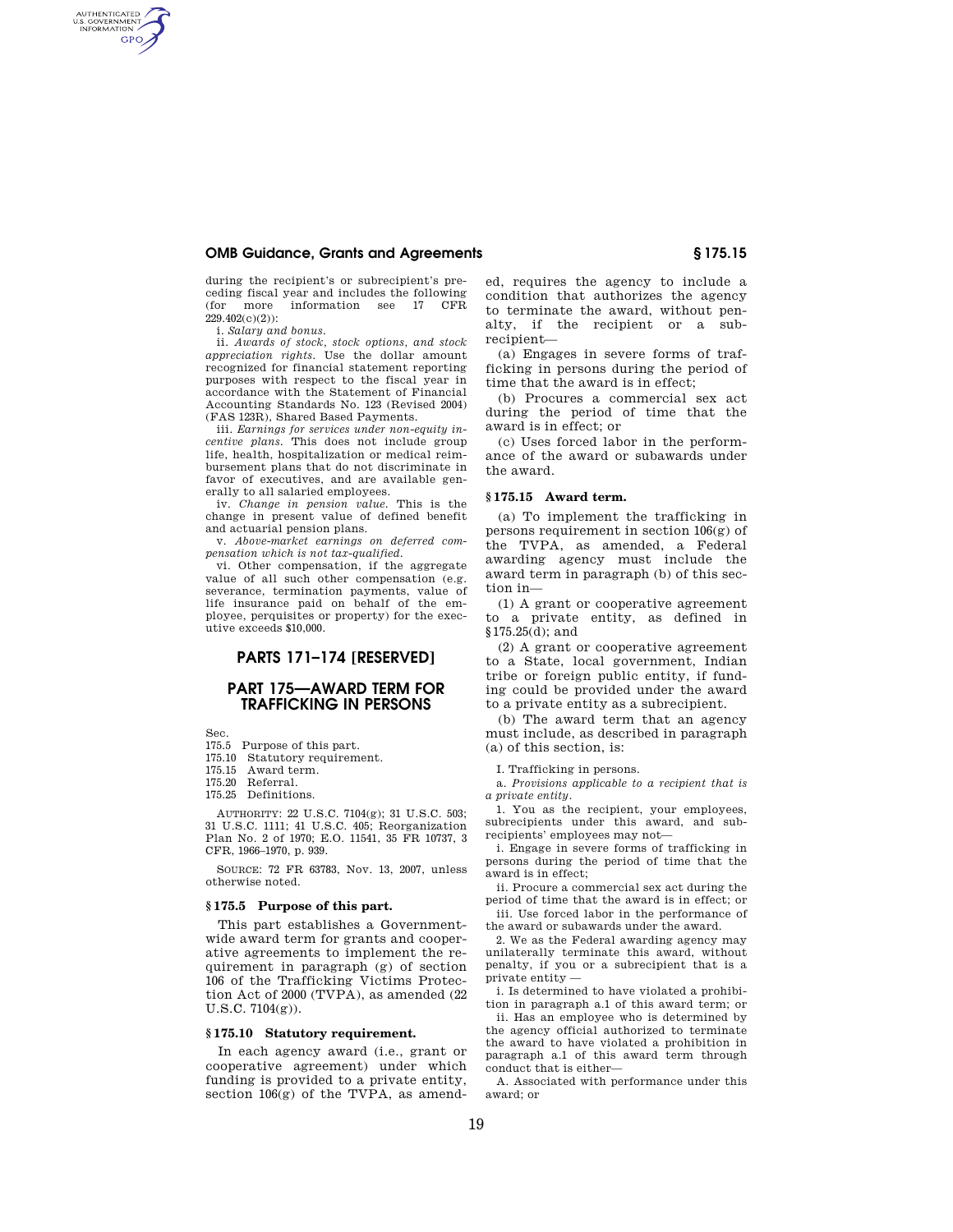B. Imputed to you or the subrecipient using the standards and due process for imputing the conduct of an individual to an organization that are provided in 2 CFR part 180, ''OMB Guidelines to Agencies on Governmentwide Debarment and Suspension (Nonprocurement),'' as implemented by our agency at *[agency must insert reference here to its regulatory implementation of the OMB guidelines in 2 CFR part 180 (e.g., ''2 CFR part XX'')].* 

b. *Provision applicable to a recipient other than a private entity.* We as the Federal awarding agency may unilaterally terminate this award, without penalty, if a subrecipient that is a private entity-

1. Is determined to have violated an applicable prohibition in paragraph a.1 of this award term; or

2. Has an employee who is determined by the agency official authorized to terminate the award to have violated an applicable prohibition in paragraph a.1 of this award term through conduct that is either—

i. Associated with performance under this award; or

ii. Imputed to the subrecipient using the standards and due process for imputing the conduct of an individual to an organization that are provided in 2 CFR part 180, ''OMB Guidelines to Agencies on Governmentwide Debarment and Suspension (Nonprocurement),'' as implemented by our agency at *[agency must insert reference here to its regulatory implementation of the OMB guidelines in 2 CFR part 180 (e.g., ''2 CFR part XX'')].* 

c. *Provisions applicable to any recipient.* 

1. You must inform us immediately of any information you receive from any source alleging a violation of a prohibition in paragraph a.1 of this award term.

2. Our right to terminate unilaterally that is described in paragraph a.2 or b of this section:

i. Implements section 106(g) of the Trafficking Victims Protection Act of 2000  $(TVPA)$ , as amended (22 U.S.C. 7104(g)), and

ii. Is in addition to all other remedies for noncompliance that are available to us under this award.

3. You must include the requirements of paragraph a.1 of this award term in any subaward you make to a private entity.

d. *Definitions.* For purposes of this award term:

1. ''Employee'' means either:

i. An individual employed by you or a subrecipient who is engaged in the performance of the project or program under this award; or

ii. Another person engaged in the performance of the project or program under this award and not compensated by you including, but not limited to, a volunteer or individual whose services are contributed by a third party as an in-kind contribution toward cost sharing or matching requirements.

# **§ 175.20 2 CFR Ch. I (1–1–14 Edition)**

2. ''Forced labor'' means labor obtained by any of the following methods: the recruitment, harboring, transportation, provision, or obtaining of a person for labor or services, through the use of force, fraud, or coercion for the purpose of subjection to involuntary servitude, peonage, debt bondage, or slavery. 3. ''Private entity'':

i. Means any entity other than a State, local government, Indian tribe, or foreign public entity, as those terms are defined in 2 CFR 175.25.

ii. Includes:

A. A nonprofit organization, including any nonprofit institution of higher education, hospital, or tribal organization other than one included in the definition of Indian tribe at 2 CFR 175.25(b).

B. A for-profit organization.

4. ''Severe forms of trafficking in persons,'' ''commercial sex act,'' and ''coercion'' have the meanings given at section 103 of the TVPA, as amended (22 U.S.C. 7102).

(c) An agency may use different letters and numbers to designate the paragraphs of the award term in paragraph (b) of this section, if necessary, to conform the system of paragraph designations with the one used in other terms and conditions in the agency's awards.

## **§ 175.20 Referral.**

An agency official should inform the agency's suspending or debarring official if he or she terminates an award based on a violation of a prohibition contained in the award term under §175.15.

#### **§ 175.25 Definitions.**

Terms used in this part are defined as follows:

(a) *Foreign public entity* means:

(1) A foreign government or foreign governmental entity;

(2) A public international organization, which is an organization entitled to enjoy privileges, exemptions, and immunities as an international organization under the International Organizations Immunities Act (22 U.S.C. 288– 288f);

(3) An entity owned (in whole or in part) or controlled by a foreign government; and

(4) Any other entity consisting wholly or partially of one or more foreign governments or foreign governmental entities.